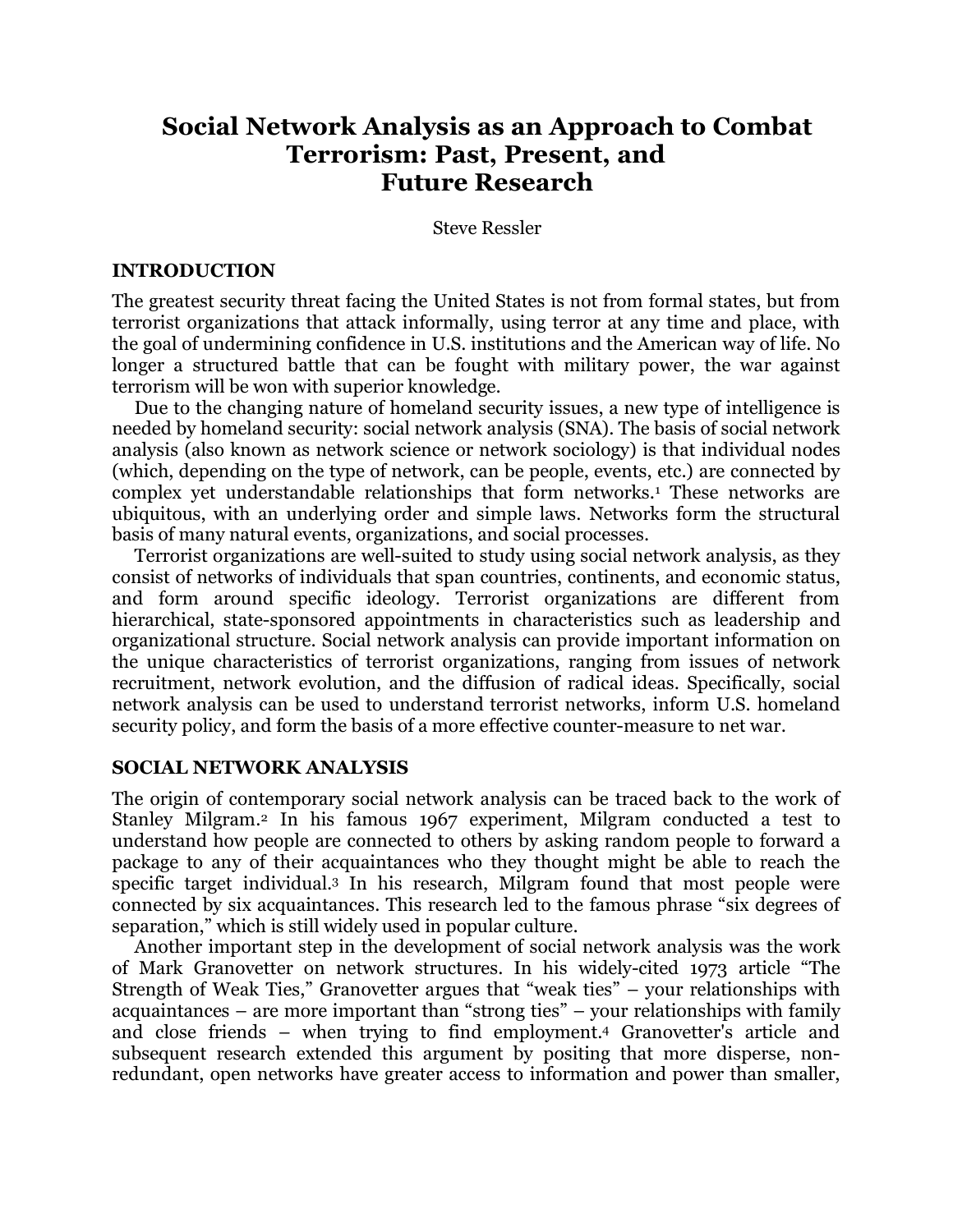denser, and more interconnected networks because they supply more diversity of knowledge and information.

D.J. Watts' small world hypothesis builds upon both Milgram's "six degrees of separation" concept and Granovetter's "weak ties" argument by stating that most networks in the natural and man-made world are highly clustered yet far-reaching.5 These networks have a "clustered" center, where most nodes are neighbors, tightly interconnected. In addition, each has weak ties that can connect it to any node in the network in a few short connections. For example, if a node represents a person, a person's friendship network is generally tightly connected, with common friends, similar backgrounds, and overlaps. However, despite this "clustered" inner core, as shown with Milgram's "six degrees of separation," a person can reach a stranger in the world through only a few small steps/connections. Watts' small world argument has been extended by numerous researchers to help understand the structure and behavior of various networks, including the spread of AIDS, the collapse of financial markets, and the spread of information.6

The value of social network theory versus other political science and sociological approaches is its focus on the value of the network structure rather than the characteristics of the individual. While social network analysis leaves room for individuals to affect their fate, it argues that the structure of the network and relationships and ties with others in the network are more important. The network structure of an organization (in this case a terrorist organization) will affect its ability to access new ideas, recruit new individuals, and achieve sustainability. Network analysis seems to work because it provides a structural analysis while still leaving room for individual effort. In a sense, network analysis builds upon many organizational theories, since networks are just another organizational structure. As Charles Perrow discusses in his work *Complex Organizations*, many organizational theories have evolved over time in an attempt to explain the organization structures of the related era.7 Network structure is a modern organizational structure, whose power may be built upon the idea of disintermediation. Disintermediation is the removal of the intermediary role in a process or supply chain, a proverbial "cutting out the middleman." Modern social networks are building upon this idea of disintermediation as individuals can directly connect to each other especially with the advancements of modern telecommunications and the Internet. The power of loosely structured networks is that they can move quickly and be adaptive, as they do not need to go through layers of a hierarchical chain. Disintermediation is important for terrorist networks as they have cut out layers of bureaucracy; individuals can join a network through weak ties and plan attacks through loose connections.

While social network analysis has been present in some form for decades, the concept entered popular culture in the beginning of the twenty-first century. Malcolm Gladwell's bestseller *The Tipping Point* uses basic network ideology to describe how real-world social epidemics occur, such as the popularity of Airwalk shoes and the decline of crime in New York City. <sup>8</sup> Gladwell describes the importance of three types of people: connectors, mavens, and salesman. Gladwell builds upon Watts' research as he describes connectors – those with wide social circles – as the hubs of the human social network and responsible for the small world phenomenon.

The use of social network analysis in the mainstream has increased with the growth of a number of new online Internet sites based on social network principles. For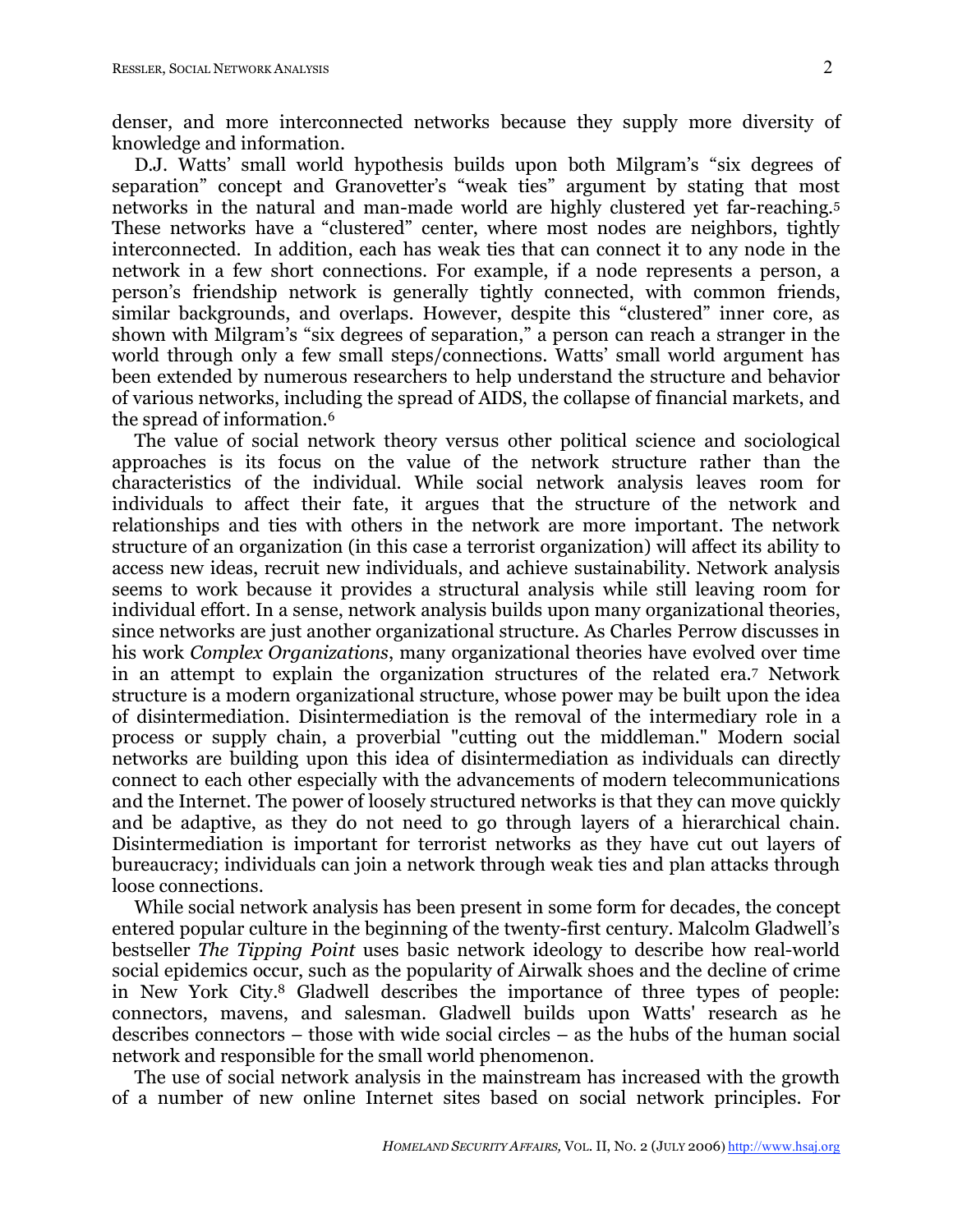example, MySpace, Friendster, and Facebook are three websites that allow users to connect with friends and friends of friends to share photos, blogs, user profiles, and messages. Especially important in teenager culture, these sites map out each user's network of friends and acquaintances. According to Alexa.com, a web trafficking service, as of April 2006, MySpace is the third most popular website in the U.S. and the sixth most popular in the world ("Top 500 Sites"). Further, similar websites have been created in the employment field. Sites such as LinkedIn allow members to map their professional connections and allow employers and employees to use their associations as references in job matching.

# **SOCIAL NETWORK ANALYSIS AND TERRORISM**

The importance of SNA in fighting the war on terrorism was recognized even before the attacks of September 11, 2001. John Arquilla and David Ronfeldt's work *Networks and Netwars,* which was released in 2001 before the terrorist attacks, describes the increased network principles in modern criminal organizations. <sup>9</sup> The premise of the book is that war is no longer a head-to-head battle of two powers. There is no formal hierarchical-based enemy like the U.S.S.R. during the Cold War. Modern war is *netwar*, a lower-intensity battle by terrorists, criminals, and extremists with a networked organizational structure. These networked structures are often leaderless and able to attack more quickly. Novel, asymmetric approaches are needed to combat a networkbased criminal organization.

After the attacks of 9/11, academia, the government, and even mainstream media began to discuss the importance of social network analysis in fighting terrorism. Mainstream media outlets such as the *Washington Post* and the *Dallas Morning News* ran articles describing the potential benefits of network science.10 Authors of popular press network books, such as Antonio-Laszlo Barabasi (*Linked*), were interviewed extensively, on television and radio programs, on how we could use the knowledge of social networks to fight terrorism. Further, when the National Security Agency's warrant-less eavesdropping program hit the news in 2006, the importance of social network analysis in fighting terrorism reemerged in a *New York Times* article discussing the ability of network analysis to map and potentially make meaning out of the millions of communications NSA intercepts daily between individuals.<sup>11</sup>

# **Academic Activities**

After 9/11, social network experts in academia began to look explicitly at the use of network methodology in understanding and countering terrorism. The listserv associated with the leading social network organization, International Network for Social Network Analysis (INSNA), was inundated with questions, comments, and concerns over the role of social network analysis in the fight against terrorism. In the winter of 2001, *Connections*, the social network journal affiliated with INSNA, devoted an issue to social network analysis and terrorism. In this issue, Valdis Krebs begins to map the Al-Qaeda network by collecting public available data on the Al-Qaeda hijackers and running basic network principles through computer software.12 The rest of the articles in this issue are more or less data-free. Kathleen Carley and others describe the potential uses of social network analysis and multi-agent modeling to destabilize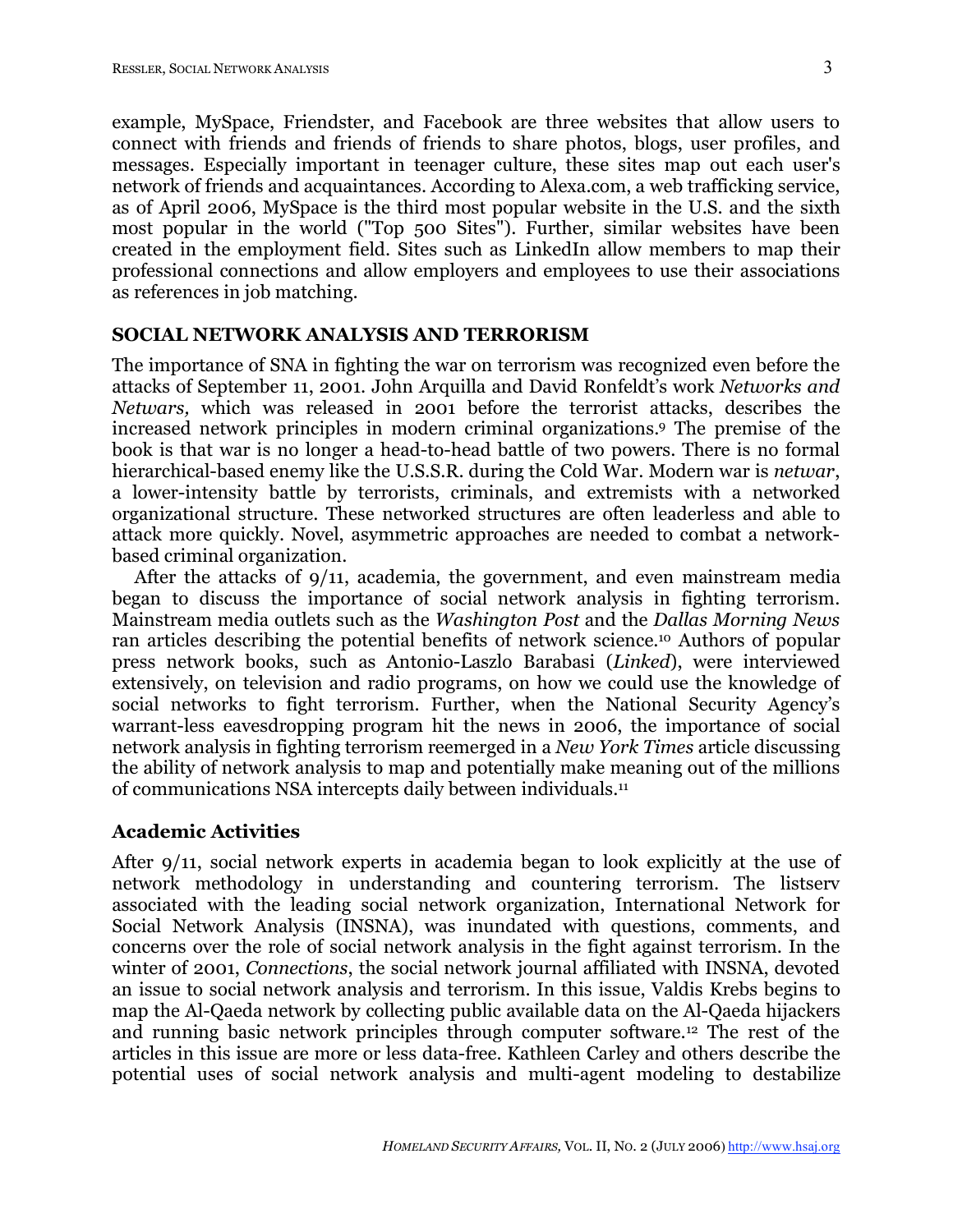terrorist networks. <sup>13</sup> Richard Rothenberg conjectures on the structure of the al Qaeda terrorist network based on newspaper articles and radio commentary.14

Since the winter of 2001, the academic world has increased the attention paid to the social network analysis of terrorism as a result of public interest and new grant money.<sup>15</sup> Network analysis of terrorist organizations continues to grow and can be divided into two groups: the data collectors and the modelers.

### **Data Collectors**

Data collection is difficult for any network analysis because it is hard to create a complete network. It is especially difficult to gain information on terrorist networks. Terrorist organizations do not provide information on their members, and the government rarely allows researchers to use their intelligence data. A number of academic researchers focus primarily on data collection on terrorist organizations, analyzing the information through description and straightforward modeling. Valdis Krebs was one of the first to collect data using public sources with his 2001 article in *Connections*. In this work, Krebs creates a pictorial representation of the al Qaeda network responsible for 9/11 that shows the many ties between the hijackers of the four airplanes. After the Madrid bombing in 2004, Spanish sociologist Jose A. Rodriguez completed an analysis similar to Krebs' by using public sources to map the March 11th terrorist network. In his research, he found diffuse networks based on weak ties amongst the terrorists.16

Another bright spot is the 2004 publication of *Understanding Terror Networks* by Marc Sageman. Using public sources, Sageman collects biographies of 172 Islamic terrorist operatives affiliated with the global Salafi jihad (the violent revivalist Islamic movement led by al Qaeda). He uses social network analysis specifically on Al Qaeda operatives since 1998. This analysis yields four large terrorist clusters. The first cluster resides in the Pakistan-Afghan border and consists of the central staff of al Qaeda and the global Salafist jihad movement. The second cluster is a group of operatives located in core Arab states such as Saudi Arabia, Egypt, Yemen, and Kuwait. The third cluster is known as the Maghreb Arabs who, although they come from North African nations, currently reside in France and England. The final cluster is centered in Indonesia and Malaysia and is affiliated with Jemaah Islamiyah.17

Despite their many strengths, Krebs' and Sageman's works have a few key drawbacks. By dealing with open sources, these authors are limited in acquiring data. With open sources, if the author does not have information on terrorists, he or she assumes they do not exist. This can be quite problematic as the data analysis may be misleading. If one cannot find an al Qaeda operative in the U.S. in publicly available sources, the researcher could assume there is no al Qaeda network. However, it is highly probable this is not the case, since terrorists generally try to keep a low profile before committing an attack. The data collectors can also be criticized because their work is more descriptive and lacks complex modeling tools. Fostering relationships with modelers could augment the work being conducted by data collectors, as statistical analysis might be able to take into account some of the limitations of the data and provide an additional analytical framework.

One promising activity is the development of a major terrorism web portal at the University of Arizona's Artificial Intelligence Center. This website makes social network tools and data related to terrorism publicly available.18 One example is the Terrorism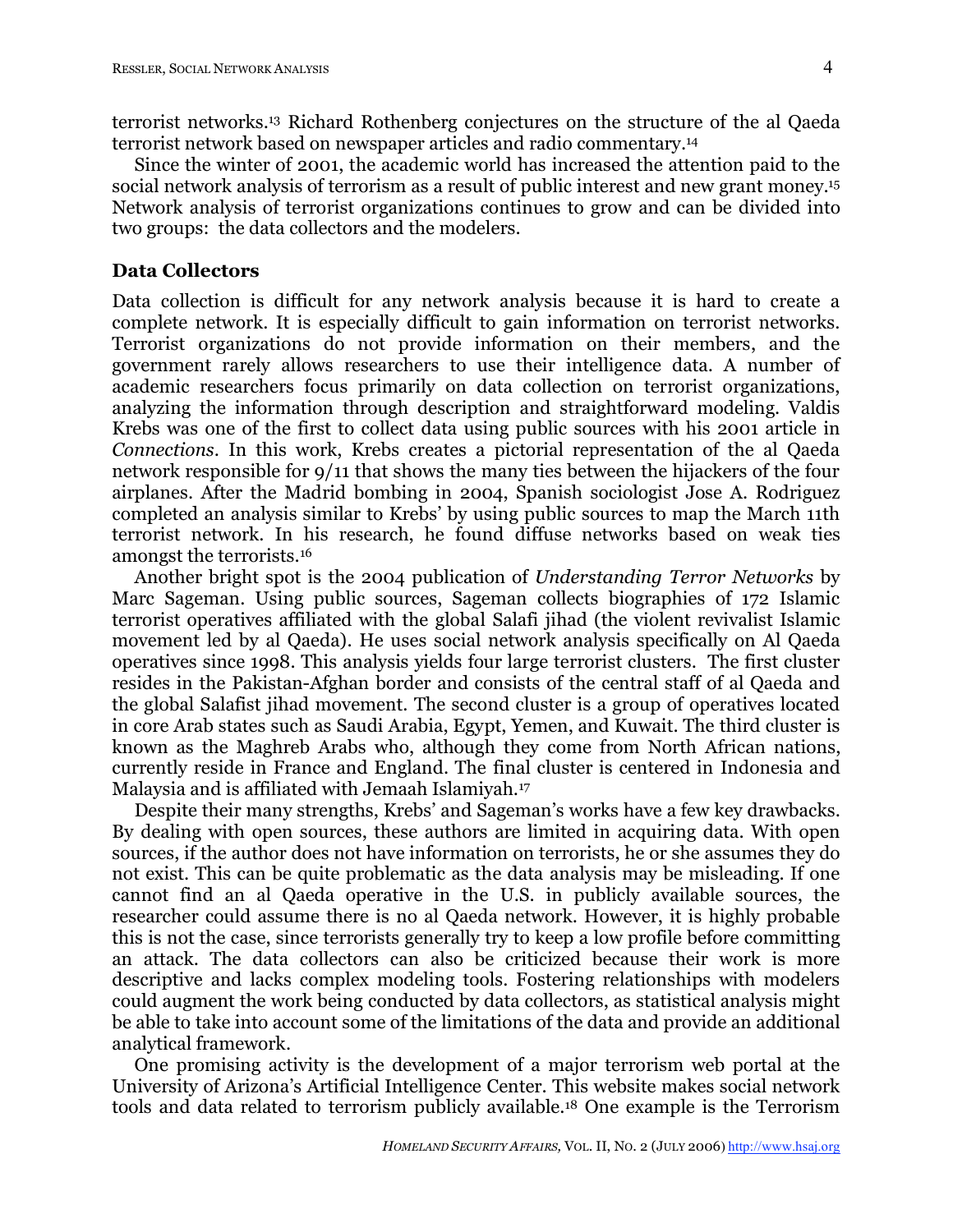Knowledge Portal, a database consisting of over 360,000 terrorism news articles and related Web pages coming from various high-quality terrorism Web sites, major search engines, and news portals. By providing publicly available network tools and data, the research opens itself to a number of new scholars. Academics can double-check the work of others to ensure quality. New scholars can enter the field without the lengthy time commitment and financial cost of developing basic tools and getting data. Such activities, combined with the federal government's support, will help push the field of terrorism-related social network analysis to new heights in the future.

# **Modelers**

Complex models have been created that offer insight on theoretical terrorist networks. Kathleen Carley heads one of the largest computational model organizations that models terrorist networks, Computational Analysis of Social and Organizational Systems (CASOS) at Carnegie Mellon University. Carley, along with her team of faculty and graduate students, has a number of ongoing projects in the Networks and Terrorism division that have received funding from government sources ranging from the Office of Naval Research to the Department of Defense. In a series of projects, Carley and her collaborators deal with a variety of terrorism-related issues. They looked at how to model the shape of a covert network when little information is known, through predictive modeling techniques based on inherent network structures.19 Using a computational tool created at CASOS known as DyNet, they looked at ways to estimate vulnerabilities and destabilize terrorist networks. <sup>20</sup> They also developed a city-level network model of chemical and biological attacks (BioWar) in an attempt to understand how people move in networks that affect what they know, what they do, how they respond, especially when they get diseases, how they get diseases, and how they react.21 Finally, they use network text analysis, a method used to define and model the relationships between words in a text, to turn raw text related to Mideast covert networks into a pictorial network representation of the social and organizational structure of a covert network. <sup>22</sup> Besides the aforementioned work, Carley and her team are beginning to look at a range of other related issues including work on the effectiveness of wiretapping programs in mapping the networks of rapidly evolving covert organizations. 23

There has been limited work in the field of complex modeling of terrorist networks outside the work of Kathleen Carley and her associates. One group using complex models to look at terrorism issues is the researchers at the University of Arizona Dark Web Terrorism Research Center. In a series of articles, researchers at this center published a number of articles in which they used social network tools to study extremist-group web forums.24 Through the analysis of web forum activities, they were able to construct social network maps and organization structures. In addition, in 2002, Tami Carpenter and others began to look at some of the practical issues and algorithms for analyzing terrorist networks by discussing a number of ways to construct various social network measures when dealing with covert networks.25 Besides the aforementioned works, a few of the major social network analysis scholars such as Steve Borgatti at Boston College and David Jensen at University of Massachusetts have discussed the general implications of social network analysis of terrorist networks in invited presentation and conference talks; but they have not undertaken the issue in detail with complex modeling.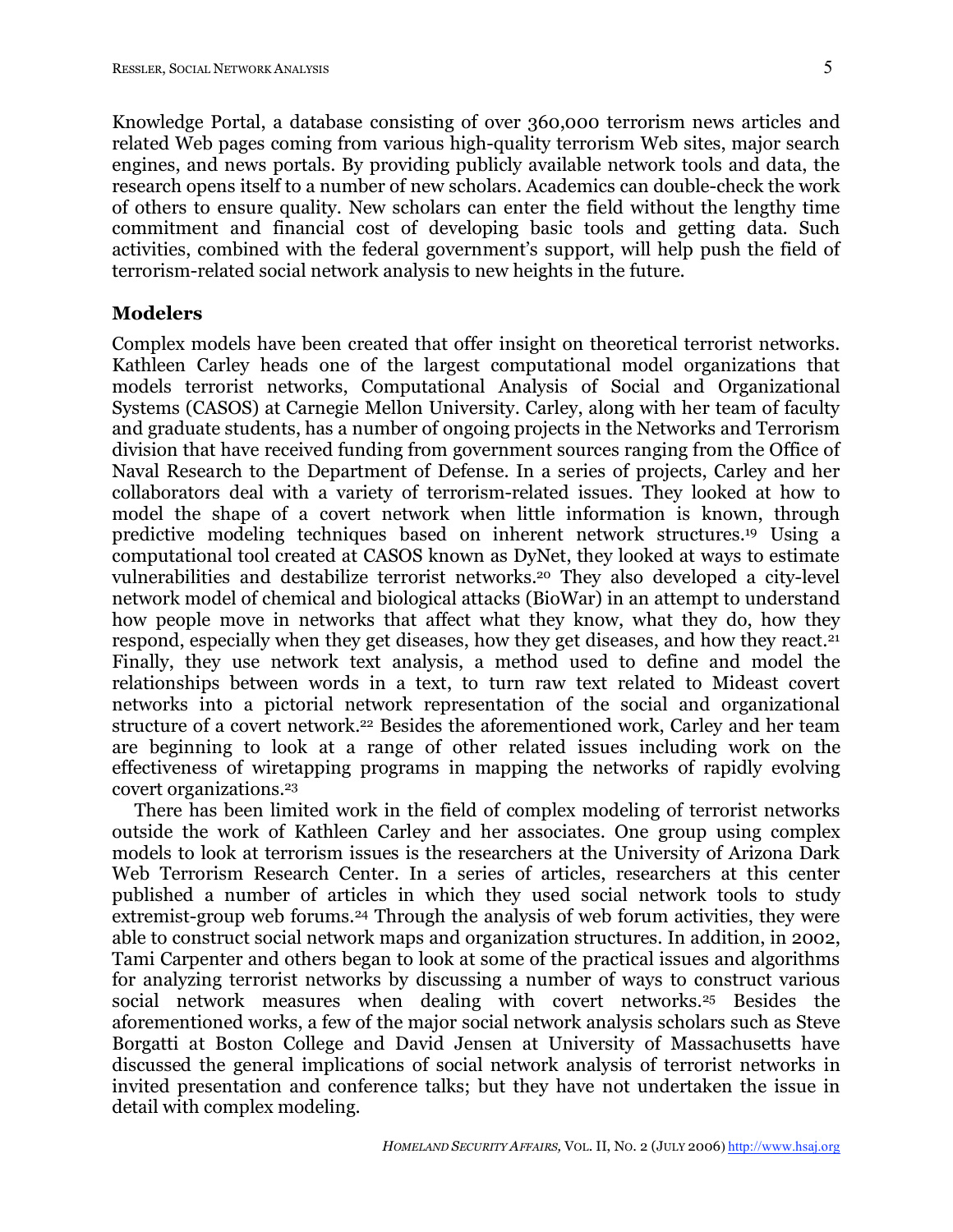A common problem for the modelers is the issue of data. Any academic work is only as good as the data, no matter the type of advanced methods used. Modelers often do not have the best data, as they have not collected individual biographies (like Sageman) and do not have access to classified data. Many of the models are created data-free or without complete data, yet do not fully consider human and data limitations. The implication of this is that the results can be potentially misleading, as they cannot take into account behavioral and contextual issues that might affect the network structure and activity. For example, it would be quite difficult to model the network structure and evolution of al Qaeda since many of the organizations that claim ties to al Qaeda are lying and do not actually have those ties. It can be quite difficult differentiating these groups from other, truly loosely affiliated groups.

In addition, modelers often do not have a foundation in terrorist studies nor do they always work with top counter-terrorism experts. Without the help of counter-terrorism experts or a background in terrorism studies, it is difficult to turn the numbers and graphic models into interpretable results that make sense in the context of the vast literature on terrorism. The vast body of knowledge in terrorism studies created since the 1970s can provide a context for the network data created by the modelers, including the historical and political trends exhibited in terrorism, reasons people join terrorist groups, and the psychology of terrorist attack tactics, including suicide terrorism.26

#### **Government Activities**

Despite the seeming novelty of social network analysis, the federal government has used link analysis, a predecessor of SNA, for nearly fifty years. Karl Van Meter describes the two main types of link analysis: the village survey method and traffic analysis. <sup>27</sup> The village survey method was created and used by Ralph McGehee of the CIA in Thailand in the 1960s to understand family and community relationships. He conducted a series of open-ended interviews and in a short time was able to map out the clandestine structure of local and regional Communist organizations and associated "sympathetic" groups. Traffic analysis (also known as communication link analysis) began during World War II and its importance continues to this day. This technique consists of the study of the external characteristics of communication in order to get information about the organization of the communication system. It is not concerned with the content of phone calls, but is interested in who calls whom and the network members, messengers, and gatekeepers. Traffic analysis was used by the British MI5 internal security service to combat the IRA in the 1980s and 1990s and continues to be used across the world by law-enforcement agencies including the U.S. Defense Intelligence Agency (DIA) Office of National Drug Control Policy.28

The *Analyst Notebook* is the primary software used for link analysis. Currently on its sixth version, this software is recognized as one of the world's leading analytical tools and is employed in more than 1,500 organizations ("Contraband Enforcement"). Social network analysis improves upon link analysis by moving from single variable analysis to multivariate analysis, allowing the individual to control for many factors at once. The change from single variable to multivariate analysis is quite significant when researching terrorism: a number of factors affect terrorism, not one single factor. For example, the propensity for one to participate in a terrorist activity might not be strongly affected by the single variable of being related to a terrorist member. However, the combination of multiple variables such as poverty, type of government, combined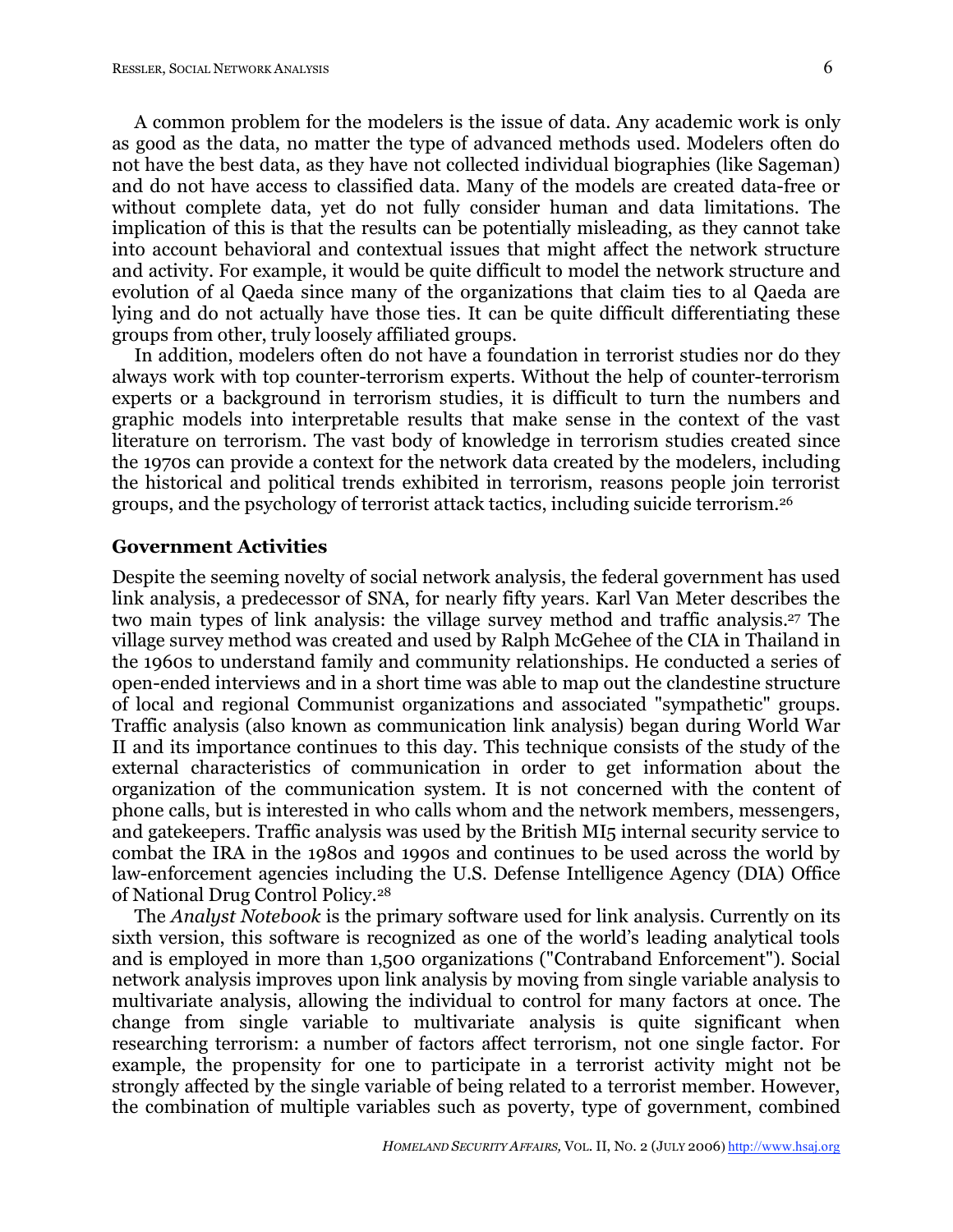with the link to a terrorist member may cause a person to participate in a terrorist activity. Multivariate analysis allows us to take into account these multiple variables and their effects when controlling for another variable.

From the outside, it is difficult to understand how social network analysis is being used in the federal government. Confidentiality prevents government social network analysts from discussing their work with professors and private companies without security clearances. Despite this lack of information, it is clear that the federal government is interested in using network techniques in fighting the war on terror. Many government agencies, such as the Defense Advanced Research Projects Agency (DARPA), U.S. Army Research Labs, the U.S. Office of Naval Research (ONR), the National Security Agency (NSA), the National Science Foundation (NSF) and the Department of Homeland Security (DHS), have funded research related to social network analysis. Also in the past few years, government agencies such as the Navy Joint Warfare Committee have created openings for network analysts. DHS has instituted the Department of Homeland Security Graduate Fellowship program for graduate students interested in terrorist-related studies. This program has funded research specifically in the field of network analysis. However, aside from these activities, the number of government employees actually using network analysis is unclear. The best evidence in this regard is the admission, by the few known government social network analysts, that social network techniques are quite prevalent but they will not discuss the specifics of this approach's use in government anti-terrorist activities.

#### **DISCUSSION**

The main limitation of social network analysis is the same that applies to any new and innovative technology: social network analysis is just one tool that can be used to understand terrorism, and is just one piece of the puzzle. Subject matter experts are needed to provide a context for the research. Furthermore, the basic assumption of network analysis regarding terrorism may not be completely valid. Despite their nonhierarchical approach, terrorist organizations are not completely organized in a network structure. There are still central headquarters and training facilities for most terrorist organizations. Also, social network analysis must attempt to address the underlying root cause of terrorism. It is helpful to understand how a network evolves and how to destabilize a network. It is more helpful, however, to understand how networks recruit participants and why people wish to join terrorist networks.

I would like to see an expansion of the research areas in which network analysis is being used with regard to terrorism. Only a limited amount of work has been completed, and there is much room for this tool to yield great insights into terrorism. I would be particularly interested to see this method used to analyze network recruitment. Network analysis could identify recruiters from peripheral participants, as well as the demographic and personal characteristics that repel – as well as draw – an individual to a terrorist organization. Are terrorist recruiters generally introduced to the organization through weak ties or strong ties? These characteristics may also affect the individual's degree of participation in terrorist activity. Such research could potentially help intelligence analysts in creating strategies to counteract terrorist recruiting initiatives.

Network analysis can also be used to understand the psychological effect of terrorism. One of the main effects of terrorism is fear, which is spread through network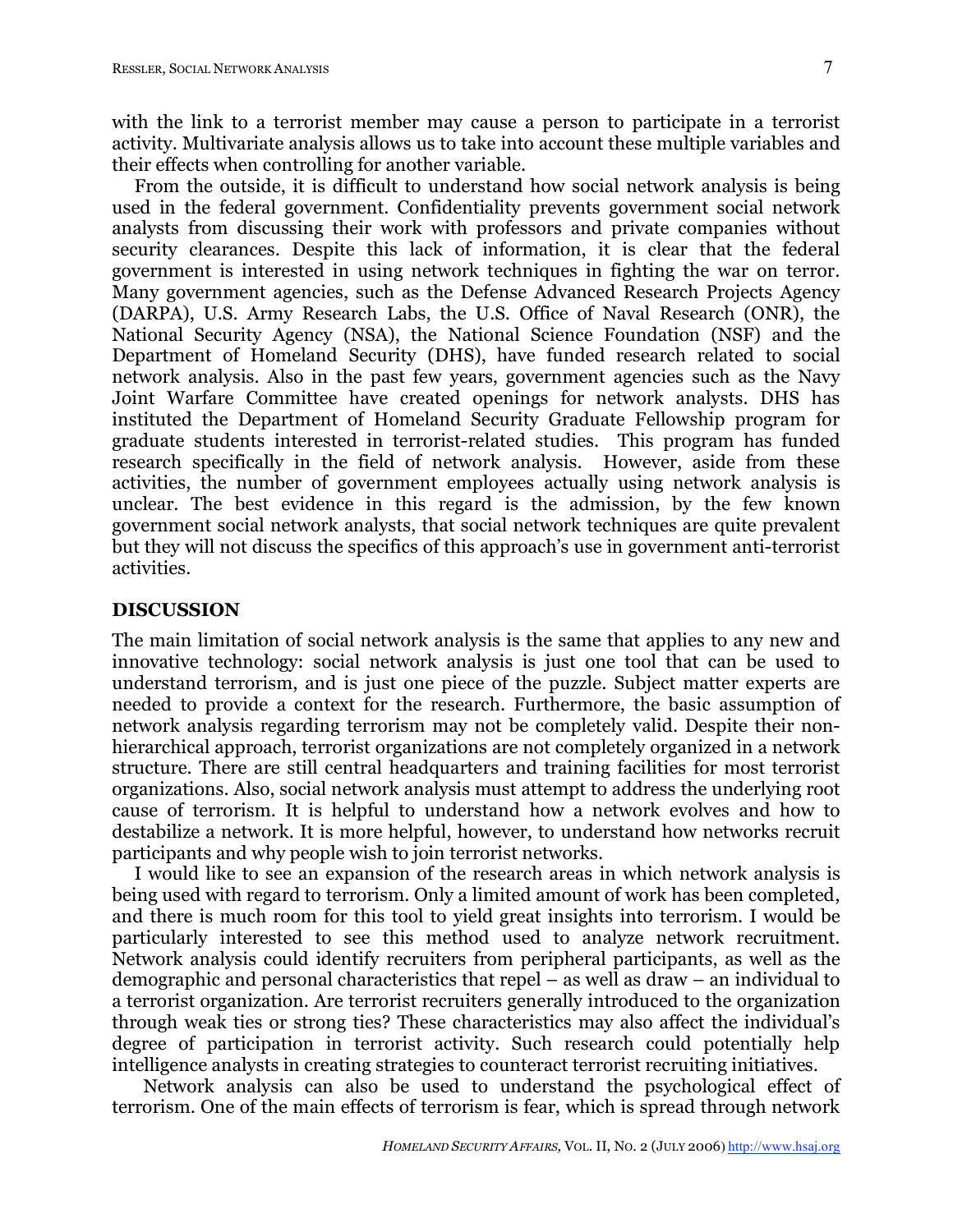structures such as media, the Internet, and personal relationships. For example, the number of ties an individual has to victims of terrorism may impact the individual's perception of the risk of terrorism. Finally, I would like to see further research on network structure evolution. It would be interesting to compare the structure of multiple terrorist networks to see how they evolve over time. The network structure may impact the ability of an organization to endure over the years and complete attacks. It is important for intelligence analysts to understand how to break up a network; they could potentially exploit the small world topology by eliminating weak ties in order to isolate the network and diminish its reach and power. The removal of individuals in key network locations may be even more important than attacking the traditional leaders of a group.

Further, I hope to see an expanded use of social network analysis among homeland security educators and practitioners. Homeland security education is in a pre-paradigm phase as a professional discipline and is being conceptualized differently among educators. Christopher Bellavita and Ellen Gordon have identified over fifty topic areas related to homeland security education; I would like social network analysis to be taught as one of the tools available in a number of these areas, including risk management and analysis, intelligence, terrorism prevention, and the sociology of homeland security. 29 Further, I would like to see increased use of social network analysis by intelligence analysts. As Bellavita has pointed out, the U.S. suffers from the fear of imagination when it focuses on the idea of prevention and we need new tools. <sup>30</sup> It is difficult for a hierarchical organization to cope with a widely dispersed, loosely integrated, disintermediated adversary; the U.S. government may want to consider changing some of its organizational structures to effectively fight such a foe. It may be worth experimenting with pilot programs in the intelligence community that consist of decentralized, loose networks of government employees, spanning the globe with various jobs and ideas, but focused on one goal: stopping terrorists.

*The author would like to thank the Department of Homeland Security Scholars and Fellows Program for support of this research and ANSER for their help supporting this research while he was an intern there. Further, he would like to thank Laurence Raine, Joshua Sinai, and Elizabeth Vaquera for their help reading earlier drafts of this research paper.*

*Steve Ressler is a member of the first class of the Department of Homeland Security Graduate Fellowship Program and president of the DHS Scholars and Fellows Alumni Program. He received his master's degree in sociology at the University of Pennsylvania, where he conducted research on social network analysis. He completed this article while a DHS Fellow intern at the ANSER Homeland Security Institute. Currently, Mr. Ressler serves as an IT auditor for the Department of Homeland Security.*

#### **Suggested Web Links**

http://www.insna.org (International Network for Social Network Analysis) http://www.orgnet.com (Valdis Krebs' web page on social network analysis) http://ai.bpa.arizona.edu (University of Arizona's Artificial Intelligence Center) http://www.casos.cs.cmu.edu (Computational Analysis of Social and Organizational Systems (CASOS) at Carnegie Mellon University)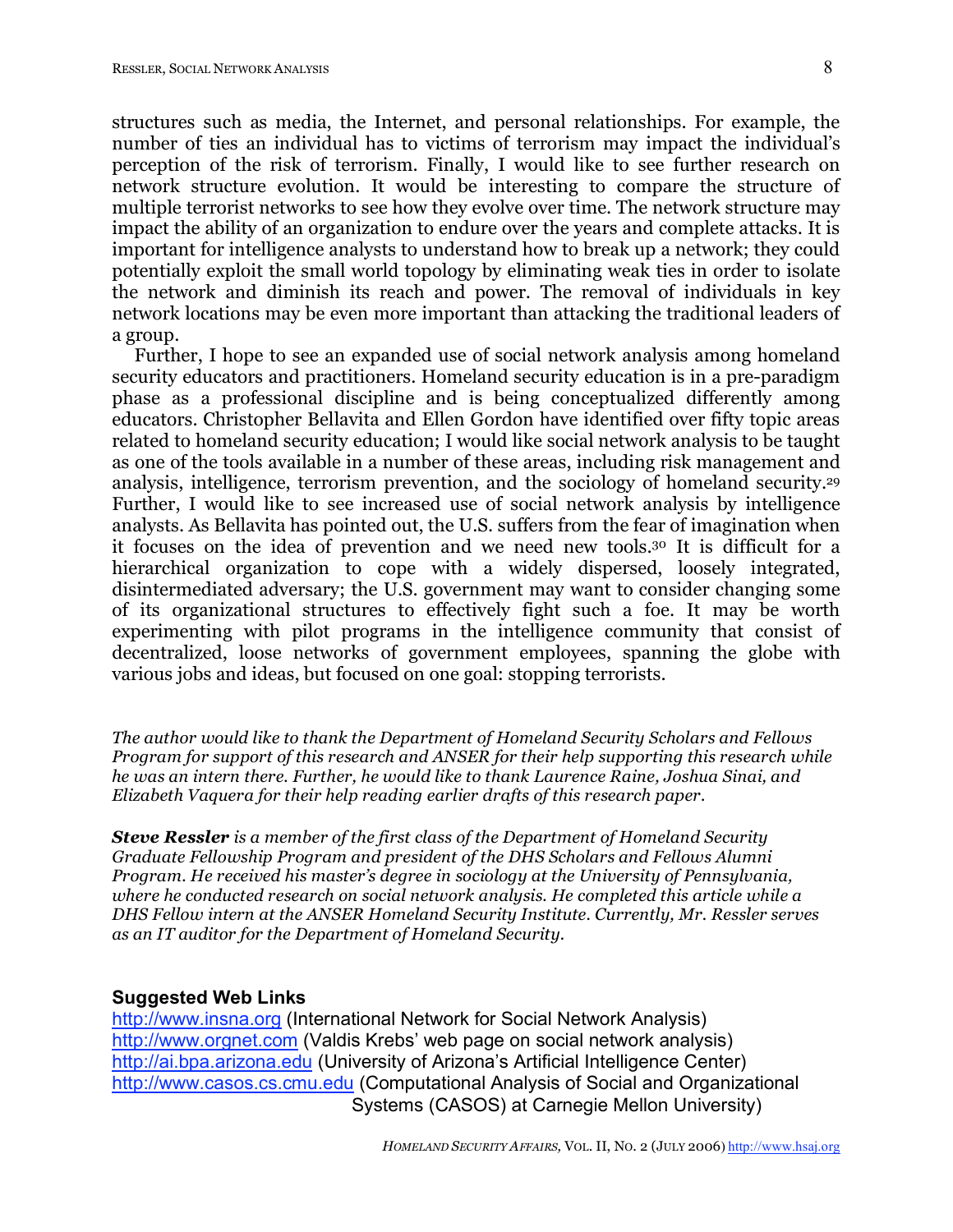(1999): 493-527. <sup>6</sup> Mark Buchanan, *Small Worlds and the Groundbreaking Science of Networks* (New York: W.W. Norton, 2002).

<sup>7</sup> Charles Perrow, *Complex Organizations: A Critical Essay* (New York: Random House, 1986).<br>
<sup>8</sup> Malcolm Gladwell, *The Tipping Point* (New York: Little Brown, 2000).<br>
<sup>9</sup> John Arquilla and David Ronfeldt, eds. *Network* 

(Washington, D.C.: RAND, 2001).<br><sup>10</sup> J. Garreau, "Disconnect the Dots," *Washington Post*, September 17, 2001; Tom Siegfried, "Network Science<br>Could Provide Patriotic Gains," *Dallas Morning News*, September 9, 2002.

<sup>11</sup> Patrick Keefe, "Can Network Theory Thwart Terrorists?" New York Times, March 12, 2006.<br><sup>12</sup> Valdis Krebs, "Mapping Networks of Terrorist Cells," *Connections* 24, no. 3 (2001): 43-52.<br><sup>13</sup> Kathleen Carley, Ju-Sung Le

<sup>14</sup> Richard Rothenberg, "From whole cloth: making up the terrorist network," *Connections* 24, no. 3 (2001): 36-42.

<sup>15</sup> See, for example, A. Abbasi and H. Chen, "Identification and Comparison of Extremist-Group Web Forum Messages using Authorship Analysis," *IEEE Intelligent Systems* 20, no. 5 (2005); Kathleen Carley, M. Dombroski, M. Tsvetovat, J. Reminga and N. Kamneva, "Destabilizing Dynamic Covert Networks," in *Proceedings of the 8th International Command and Control Research and Technology Symposium* (Washington, D.C.: War College, 2003); Kathleen Carley, Neal Altman, Boris Kaminsky, Démain Nave and Alex Yahja, "BioWar: A City-Scale Multi-Agent Network Model of Weaponized Biological Attacks," CASOS Technical Report, CMU-ISRI-04-101 (2004); J.A. Rodriquez, "The March 11<sup>th</sup> Terrorist Network: In its weakness lies its strength," XXV International Sunbelt Conference, Los Angeles, 2005; and Y. Zhou, E. Reid, J. Qin, G. Lai, and H. Chen, "U.S. Domestic Extremist Groups on the Web: Link and Content Analysis," *IEEE Intelligent Systems* (Special issues on artificial intelligence for national and homeland security, forthcoming).<br><sup>16</sup> Rodriquez, "The March 11<sup>th</sup> Terrorist Network."<br><sup>17</sup> Marc Sageman, *Understanding Terror Networks* (Philadelphia: University of Pennsylvania Press, 2004).<br><sup>18</sup> Edna R

Hsinchun Chen, "Terrorism Knowledge Discovery Project: A Knowledge Discovery Approach to Address the

Threats of Terrorism," (Working paper, 2004).<br><sup>19</sup> Matthew Dombroski, Paul Fischbeck, and Kathleen M. Carley, "Estimating the Shape of Covert Networks," in *Proceedings of the*  $8^{th}$  *International Command and Control Research and Technology Symposium* (Conference held at the National Defense War College, Washington D.C., 2003).

<sup>20</sup> Kathleen Carley, "Estimating Vulnerabilities in Large Covert Networks," in *Proceedings of the* 2004 *International Symposium on Command and Control Research and Technology* (San Diego, CA, 2004).<br><sup>21</sup> Carley, et al., "BioWar."<br><sup>22</sup> Jana Diesner and Kathleen Carley, "Using Network Text Analysis to Detect the Organization

Covert Networks," in *Proceedings of the North American Association for Computational Social and Organizational Science (NAACSOS) Conference* (Pittsburgh, PA, 2004); R. Popping, *Computer-assisted Text Analysis* (London, Thousand Oaks: Sage Publications, 2000).<br><sup>23</sup> Maksim Tsvetovat and Kathleen Carley, "On Effectiveness of Wiretap Programs in Mapping Social Networks,"

Workshop on Link Analysis, Counterterrorism, and Security, SIAM International Data Mining Conference (2006).

Abbasi and Chen, 'Identification and Comparison"; Abbasi and Chen, *Applying Authorship Analysis to Extremist-Group Web Forum Messages* (IEEE Computer Society, September/October 2005): 67-75; Y. Zhou, et al., "U.S. Domestic Extremist Groups."

<sup>&</sup>lt;sup>1</sup> Albert-Lazlo Barabasi, *Linked: The New Science of Networks* (New York: Perseus, 2002).<br><sup>2</sup> Linton Freeman, *The Development of Social Network Analysis: A Study in the Sociology of Science* (Vancouver: Empirical Press, 2004).<br><sup>3</sup> Stanley Milgram, "The Small World Problem," *Psychology Today*, May 1967: 60-67.<br><sup>4</sup> Mark Granovetter, "The Strength of Weak Ties," *American Journal of Sociology* 78, no. 6 (1973): 1360-1380.<br><sup></sup>